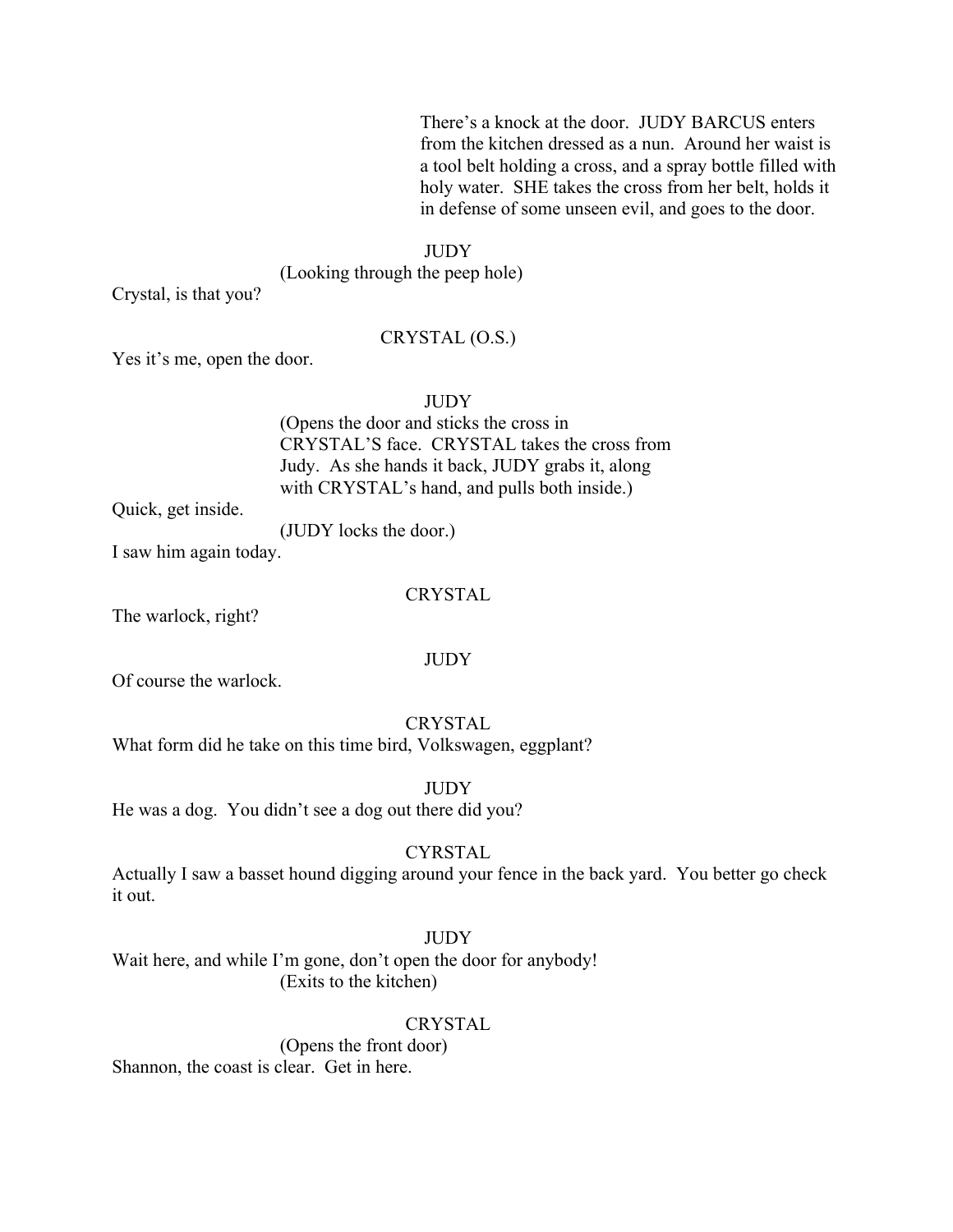#### **SHANNON**

#### (Standing in the door)

Mom, I don't want to be here. This place gives me the creeps, and Mrs. Barcus is just plain weird.

#### CRYSTAL

You're calling Judy weird? Shannon, you're dating a kid who has a stud piercing his lower lip, and another one piercing his tongue. Every time he sneezes sparks fly out of his mouth. Now quit your whining and get in here.

#### **SHANNON**

(Enters) I'll bet my dad would never make me do this.

#### CRYSTAL

(Closes the door)

I'll tell you what; if you can find your dad you can go live with him.

(Gestures to the hallway)

Now, go through there to the right, at the end of that hallway are some stairs. The stairs that go up, lead to the attic. The stairs that go down, lead to the basement. You go down to the basement and grab as many bags as you can, load them in the car, and take them to the nearest dumpster. Now get going.

#### **SHANNON**

Aren't you going to help?

# **CRYSTAL**

I gotta keep Judy busy so she doesn't catch you. Whatever you do, don't get caught. Now get going.

#### **SHANNON**

This sucks.

#### **CRYSTAL**

Remember that next time you stay out all night with Sparky.

(SHANNON exits through the archway S.L. CRYSTAL exits to the kitchen. RYAN BARCUS enters through the front door carrying a gym bag.)

# RYAN

Mom…, Emily…, are you guys here? It's me Ryan. (Exits through the archway S.R)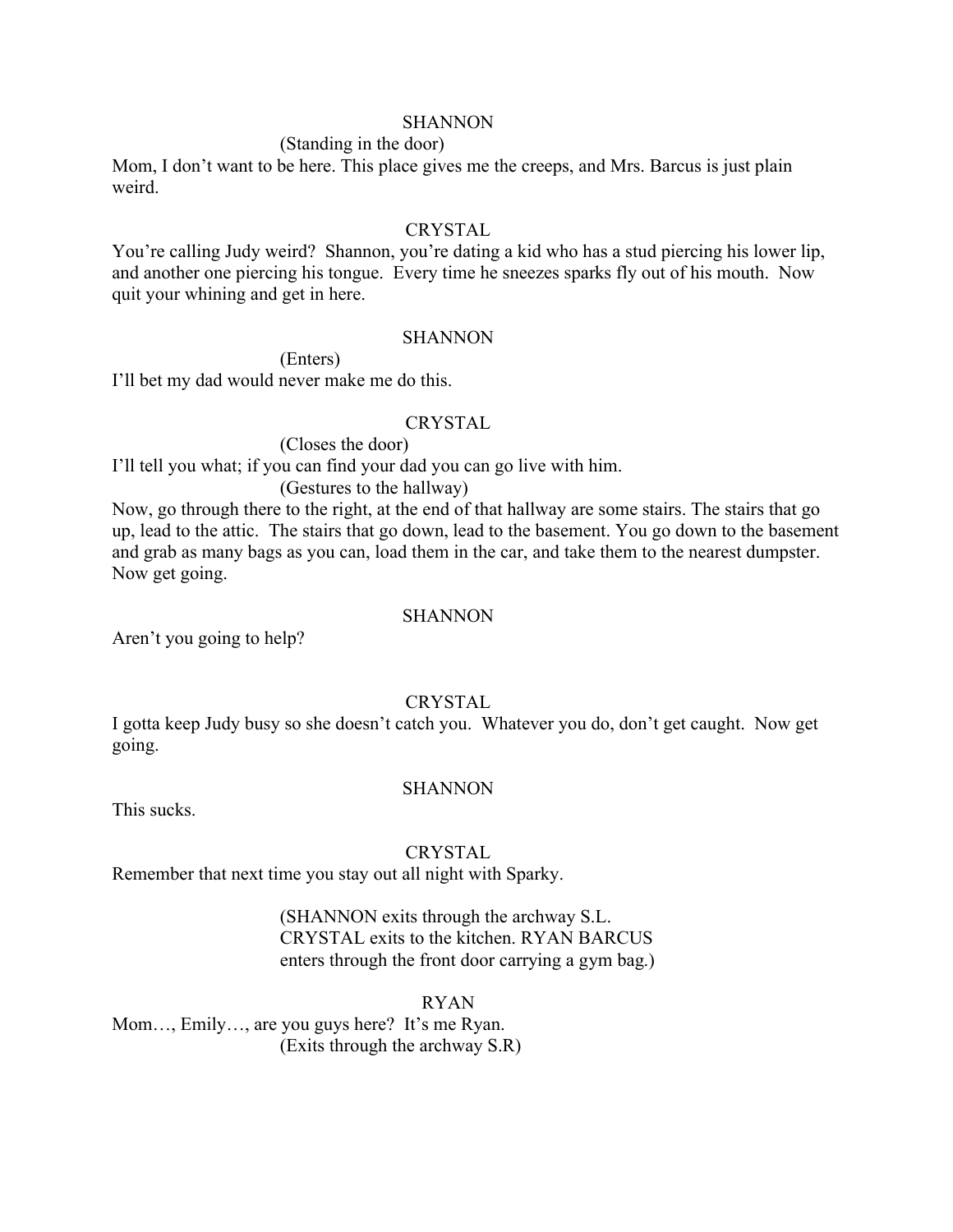(JUDY enters from the kitchen holding her spray bottle like a gun, as CRYSTAL follows.)

# JUDY

Are you sure you didn't hear anything?

# CRYSTAL

I'm sure. I didn't hear a thing.

# **JUDY**

The door! Did you unlock the door!? (Locks the front door)

# **CRYSTAL**

No, of course I didn't unlock the door. You told me not to, remember?

# **JUDY**

Then why is the door unlocked?

# **CRYSTAL**

It's a dilemma.

# **JUDY**

I'm sure I heard something. Emily…? Emily, are you home? (Raises her spray bottle in defense and exits to the bedroom. CRYSTAL follows.)

> (SHANNON enters from the archway S.L pulling a trash bag. She gets almost to the door when CRYSTAL enters from the archway S.R.)

# **CRYSTAL**

I told you I didn't hear anything. (Sees Shannon)

But let's make sure. Let's check again.

(Just as JUDY enters the room CRYSTAL pushes her back into the hall, S.R., keeping her from seeing Shannon.)

# JUDY (O.S.)

But I checked everywhere back here.

# CRYSTAL (O.S.)

We checked the bedrooms upstairs, but we didn't check the back hall to the kitchen.

# **SHANNON**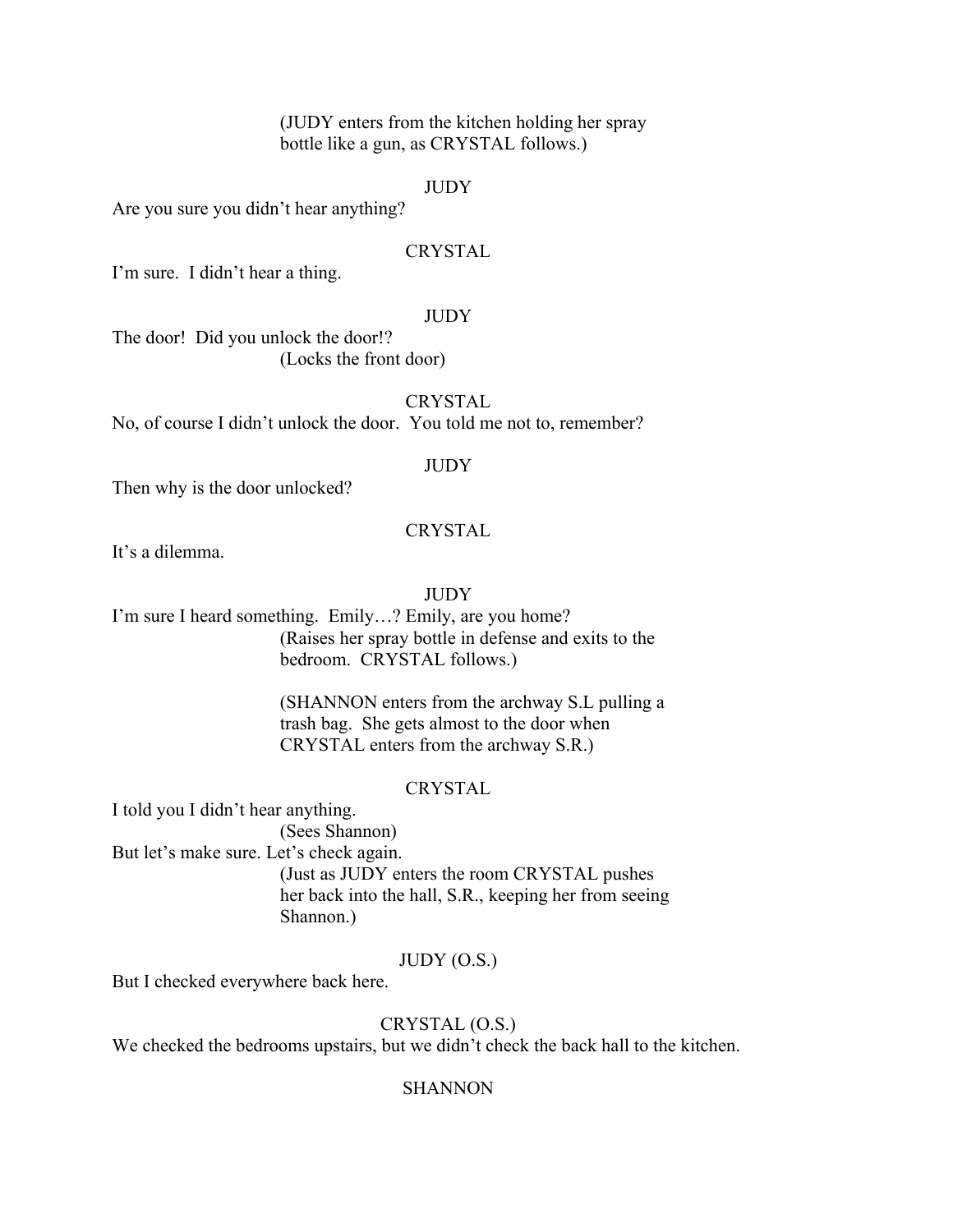(Begins to work the locks, but stops and inspects her fingernails.)

Oh my god… I broke a nail.

# RYAN (O.S.)

Mom, is that you?

(SHANNON ducks into the closet, leaving the trash bag.)

# RYAN

(Enters from the kitchen)

Mom…? Emily?

(Notices the trash bag) What's this...? Come on, somebody's gotta be home. Mom? Emily? (Exits through the archway S.R.)

> (SHANNON comes out of the closet and starts for the front door.)

> > CRYSTAL (O.S.)

Well it didn't hurt to double check.

(SHANNON jumps back in the closet. JUDY and CRYSTAL enter from the kitchen.)

# **CRYSTAL**

Don't you feel better knowing that there's no one here except you and me.

# **JUDY**

If no one's here, how do you explain that? (Points to the trash)

**CRYSTAL** 

Well  $I -$ 

# **JUDY**

Oh my god, the door's unlocked again. It's the warlock! He's been in the house.

# CRYSTAL

You think?

JUDY

Who else would be trying to steal my trash?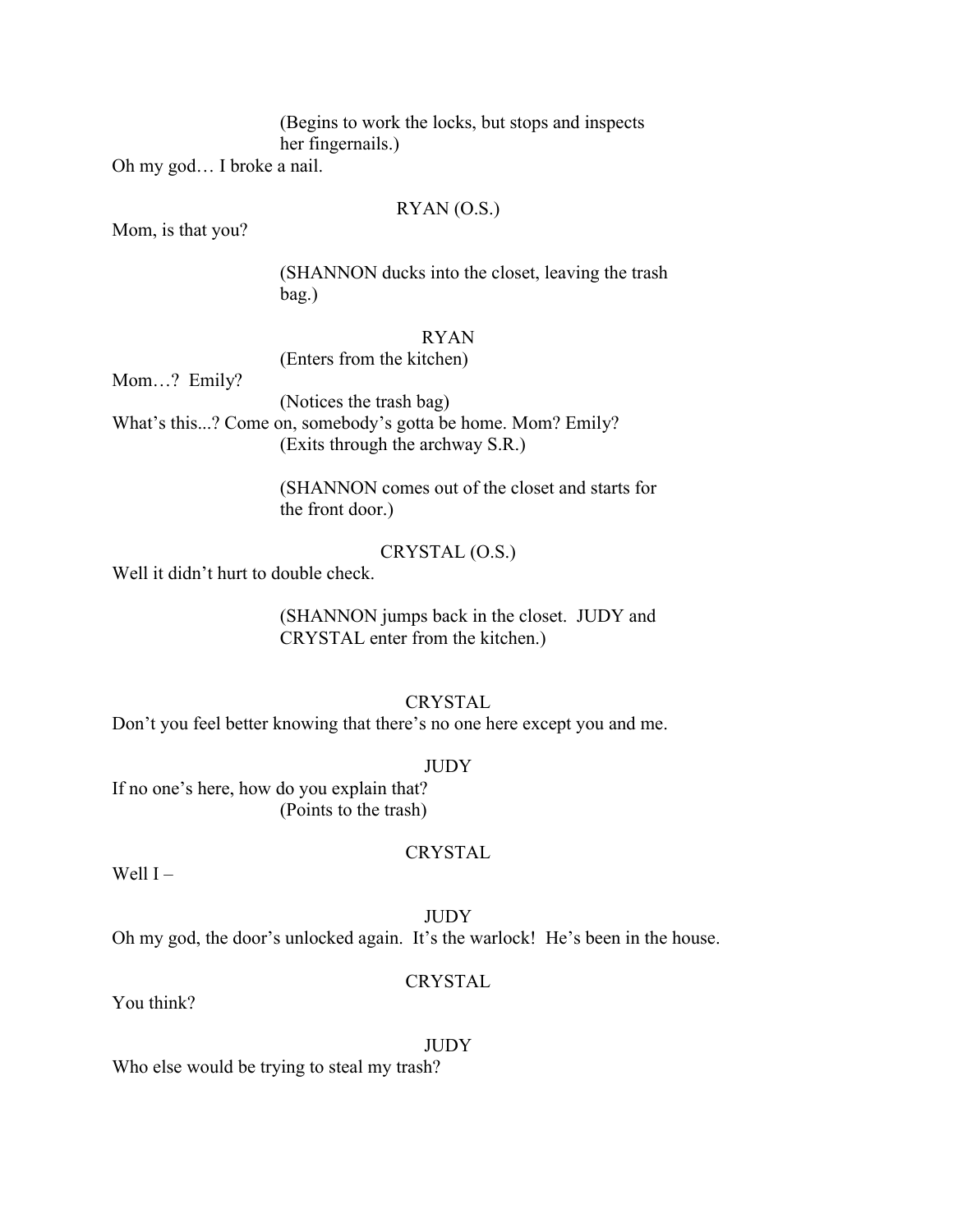# CRYSTAL

Another dilemma.

### **JUDY**

I'll bet we scared him off. He's terrified of the cross, and the holy water. (Locks the door) I got to get this back down stairs. (Moves to the trash) Would you help me?

# CRYSTAL

I'll get it. You stay here and exorcise the spirits, or whatever it is you do. (Drags the bag back through the archway S.L)

> (There's a knock at the door. JUDY looks through the peep hole. SHE swaps the water bottle for the cross and opens the door to EMILY BARCUS who is carrying a plastic grocery sack. THEY exchange the cross and JUDY pulls EMILY inside.)

#### **JUDY**

Quick, get inside.

(Closes and locks the door.) He was here today. He was in the house, and this time I have a witness.

### **EMILY**

You have a witness?

JUDY

Crystal. She was here. – Did you get the garlic and the string?

#### EMILY

I got it. It's all right here.

(Hands the bag to JUDY)

So Crystal was here?

#### **JUDY**

She's still here. The warlock tried to steal a bag of our trash. Crystal's taking it back down to the basement. - What about the holy water? Did you get the holy water?

#### **EMILY**

It's in the bag. Did you actually see someone trying to steal the trash?

#### JUDY

No, I didn't actually see anybody, but I found a bag of trash sitting right there. (Points to a spot on the floor)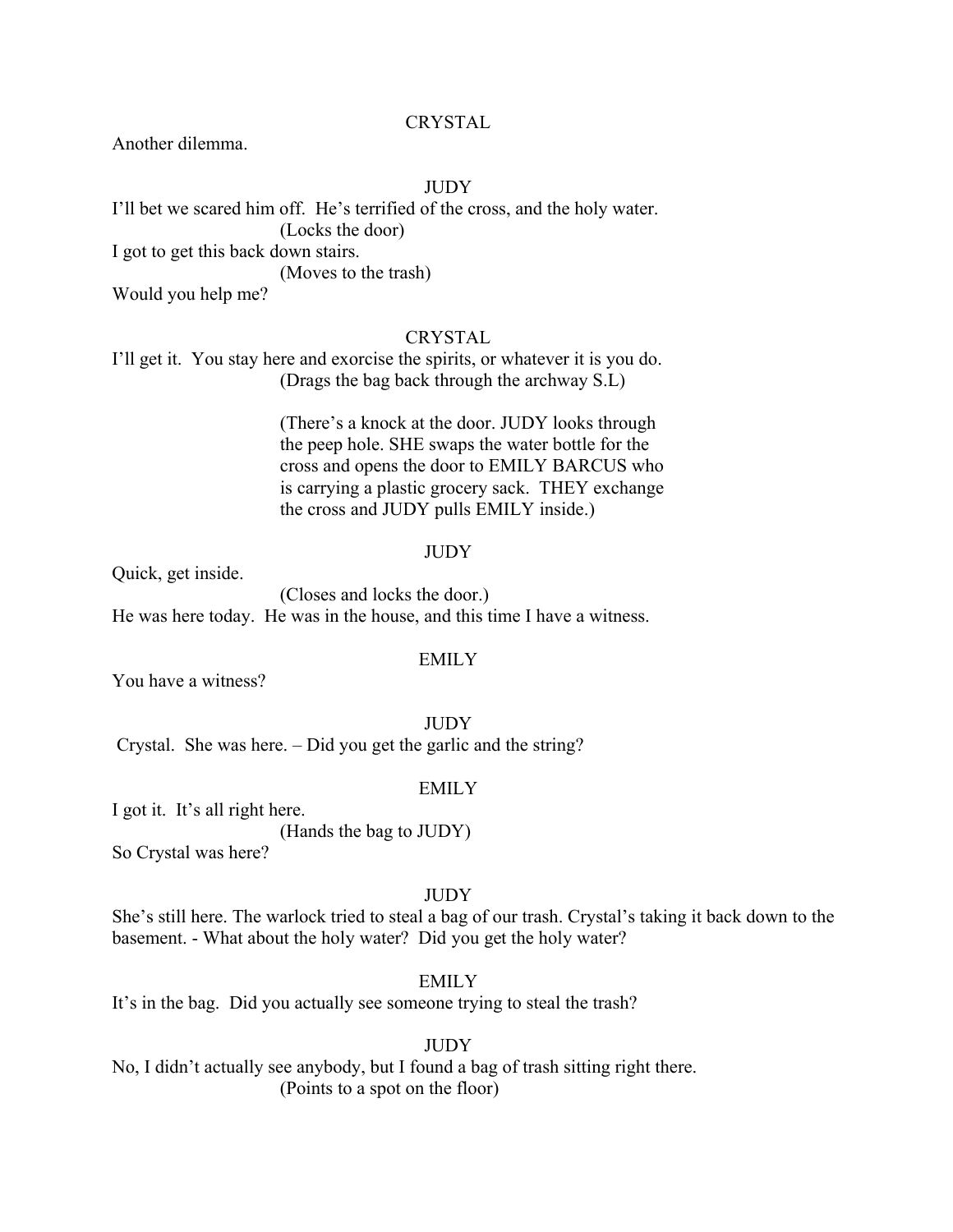Did the priest bless the water?

EMILY

Yes, he blessed it. So where is the warlock now?

### **JUDY**

Crystal and I scared him off.

#### EMILY

(Patronizing)

Well thank god for that.

(Picks up several pieces of dripping wet mail) Mother, how many times have I told you, you can't wash the mail?

**JUDY** 

I have to. That warlock has powers we don't understand. We can't take any chances.

# **EMILY**

Mother, I can't read the mail when it's been soaking all day in dishwater.

# **JUDY**

It's easier than dealing with open sores and boils that you might get if I didn't soak it.

EMILY

Here's a letter from the department of corrections and I can't read a word.

#### **JUDY**

You think it's from Ryan?

**EMILY** 

How can I tell? All the inks run together. It looks like a water color without any color.

(CRYSTAL enters from the archway S.L.)

### CRYSTAL

Hey Emily, there you are.

# JUDY

Crystal, tell Emily about the warlock. Tell her how we scared him off after he tried to steal the trash.

# CRYSTAL

We think he was here. We didn't actually see him.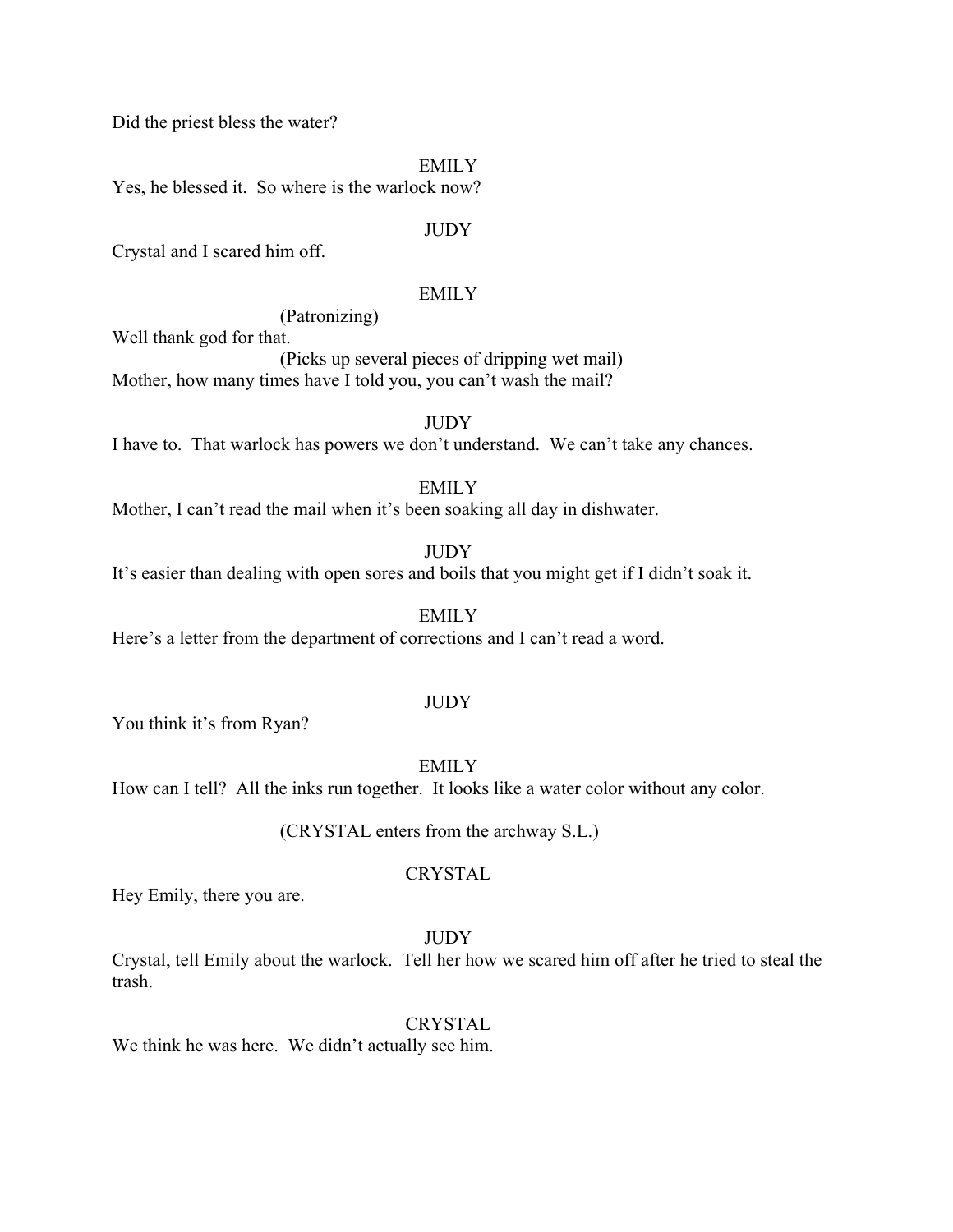#### **JUDY**

He was here. How do explain the bag of trash on the floor by the front door?

#### CRYSTAL

Okay, he was probably here, and we probably scared him off.

#### **JUDY**

(To Emily)

I told you so. - I need to fill my spray bottle with the holy water, and finish sorting the trash. While I'm gone, don't open the door for anybody! (EXITS to the kitchen)

# **CRYSTAL**

Sorry about that. I had Shannon trying to help me get some of the trash hauled out of the basement, but as usual with Shannon, things got screwed up.

#### EMILY

Well it was a nice thought.

# **CRYSTAL**

Did you get it? Did you get the job?

#### EMILY

I didn't even get to interview for it.

### CRYSTAL

They promised you an interview. Why didn't they give you an interview?

#### **EMILY**

They didn't interview anybody. They just gave the job to Heather.

# **CRYSTAL**

Heather? The sixteen year old with the pair of silicon lungs? She's only been there 6 months.

#### EMILY

The manager said she has a better rapport with the customers than I do.

# **CRYSTAL**

She has better rapport? What is rapport? Is that like French for rack?

#### EMILY

Let's face it Crystal, I've been over looked all my life. I'm pretty used to it by now.

# **CRYSTAL**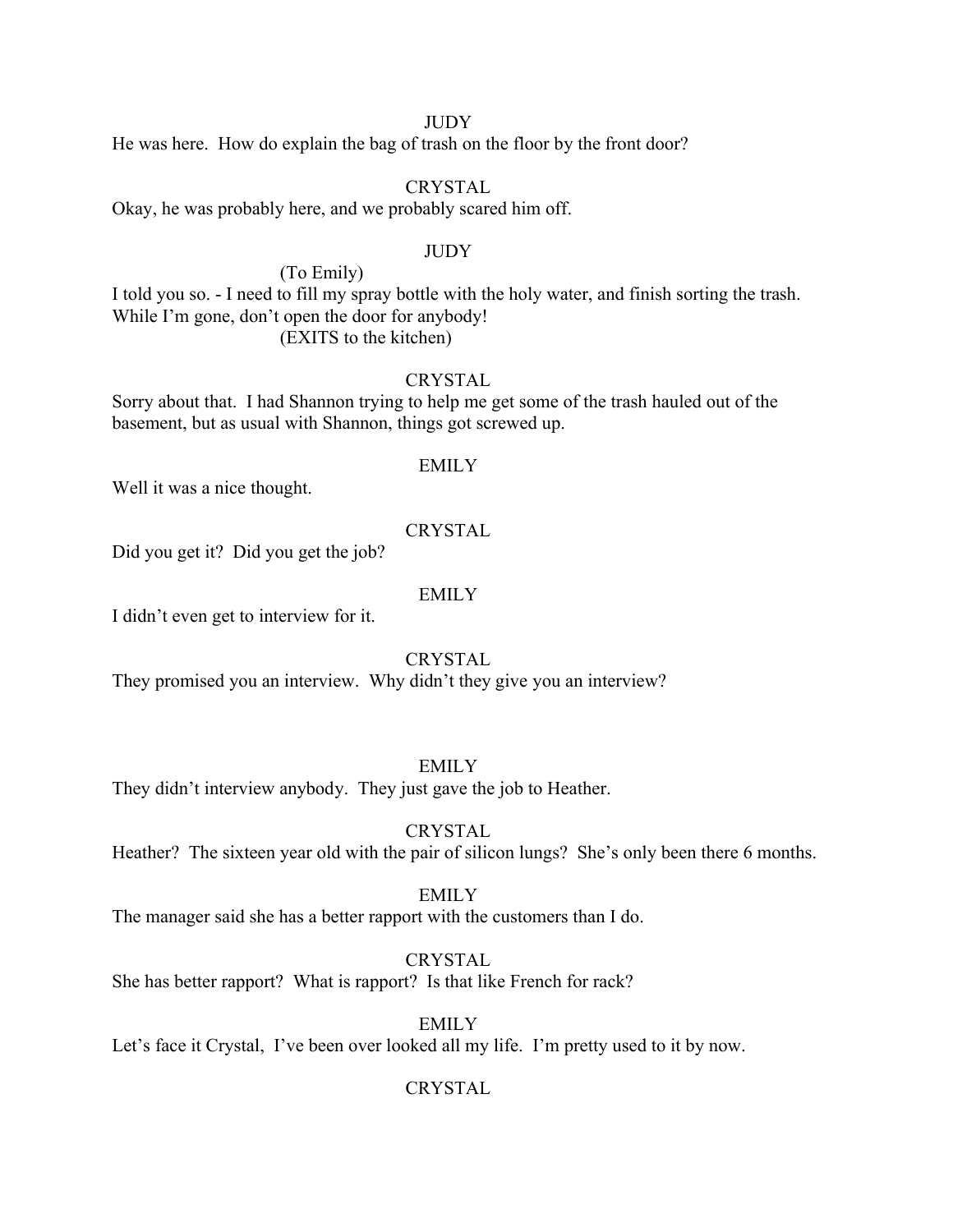It's obvious the guy wasn't looking for a head checker. That job should have been yours.

# EMILY

It wasn't even the job. Heather can be the boss, I don't care. It was the money. I was counting on the extra money to get some help with mom.

#### CRYSTAL

I know sweetheart.

#### EMILY

Crystal, I don't know how much longer I can deal with her. I rush home on my breaks to check on her because I'm afraid to leave her alone for more than a few hours. I don't get any sleep because she wakes me up in the middle of the night to make sure I'm not in a warlock-induced coma. I have no personal life.

#### CRYSTAL

I feel that pain.

#### **EMILY**

I bring a guy home, and she either sprays him in the face with holy water or clobbers him with a cross. I'm tired, I'm broke, and I'm lonely. I could deal with tired and broke if I weren't so lonely. It's lonely being lonely.

#### CRYSTAL

Look, if you wanna go out, find a guy, get a room and stay out all night. I'll stay with your mom.

#### **EMILY**

The first date isn't the problem. The problem comes on the second date or the third date or, if I'm lucky, the fourth date. Sooner or later I'll have to bring him home, and when I do, he'll either be hosed down or stabbed in the eye with a cross. After that he'll be harder to find than Osama Bin Laden.

### RYAN

(Enters from the archway S.R.)

There you are. I was beginning to think you'd moved.

#### EMILY

Ryan, what are you doing here?

# CRYSTAL

And how soon are you leaving?

#### RYAN

Well if it isn't the neighbor from hell.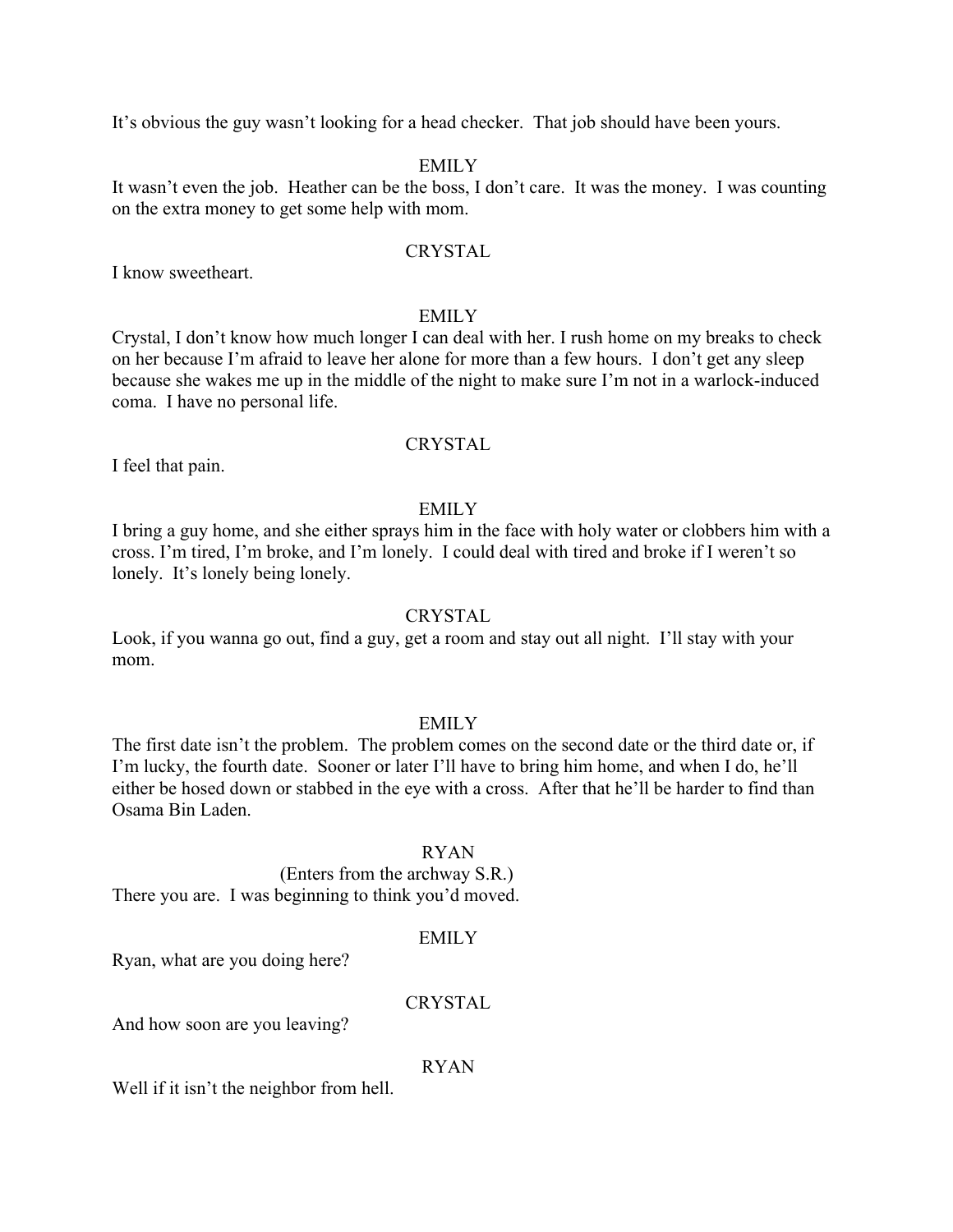# CRYSTAL

Well if it isn't the pin head from prison.

#### EMILY

Ryan, you shouldn't be here. You can't be here.

# RYAN

It's here or a half way house. I told the parole board you wouldn't mind.

# EMILY

I thought you had two more years to go before you were even eligible for parole.

# RYAN

That's right, but they let all us nonviolent offenders out on probation cause of overcrowding. They were supposed to send you a letter.

# EMILY

I don't think you staying here is such a good idea.

#### RYAN

Of course it's a good idea. Don't give it a second thought.

# EMILY

Ryan, you can't stay here. It's tough enough trying to work and take care of mom. I can't deal with anything else.

# RYAN

Don't worry about it. I'll stay in the room in the attic. You'll hardly know I'm here.

# EMILY

It's just not a good idea.

#### RYAN

Emily, I'm not gonna get in any trouble. In fact I already got a lead on a job. Willie Fingers thinks he can get me on at "Joey's Pizza" deliverin' pizzas.

#### EMILY

Ryan, Willie Fingers is a crook.

RYAN

Alleged crook, he's never been convicted of anything.

### **CRYSTAL**

Well that makes him smarter than you.

# **JUDY**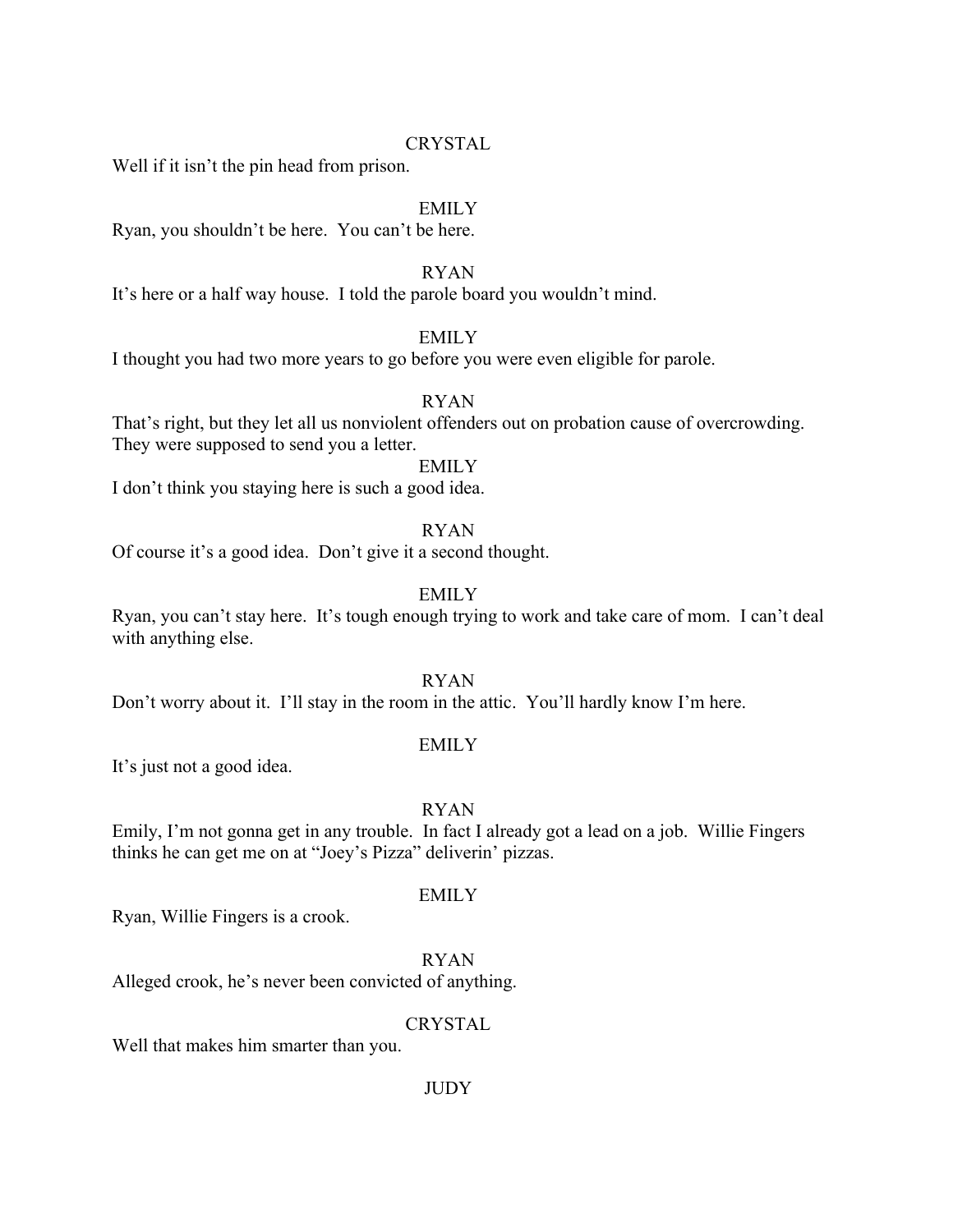(Enters from the kitchen; seeing Ryan she holds up the cross and draws her spray bottle.) Oh my god, Emily. Don't let him touch you.

# RYAN

What's with the nun?

(JUDY sprays water in RYAN'S face.)

# RYAN (continued)

Hey, what's the deal here?

EMILY

Ryan, don't you recognize your own mother?

RYAN

What...? Mom...? Geez it is you. Wow, when did you become a nun?

#### JUDY

Who's a nun?

# **EMILY**

She wears the habit because she thinks there's a warlock trying to cast a spell on her. It's like a disguise.

It's not a disguise, it's protection.

# RYAN

A warlock? You mean like a man witch?

**CRYSTAL** 

After being in jail, you're probably more familiar with a man itch.

# EMILY

Mom, Ryan was just released from jail.

# **JUDY**

Just in time. He can help protect us from the warlock.

# EMILY

Mom, I really don't think it's a good idea for Ryan to stay here.

# RYAN

Of course I'll protect you from the warlock. What kind of son would I be if I didn't protect my own mother from a nasty old warlock?

**JUDY**